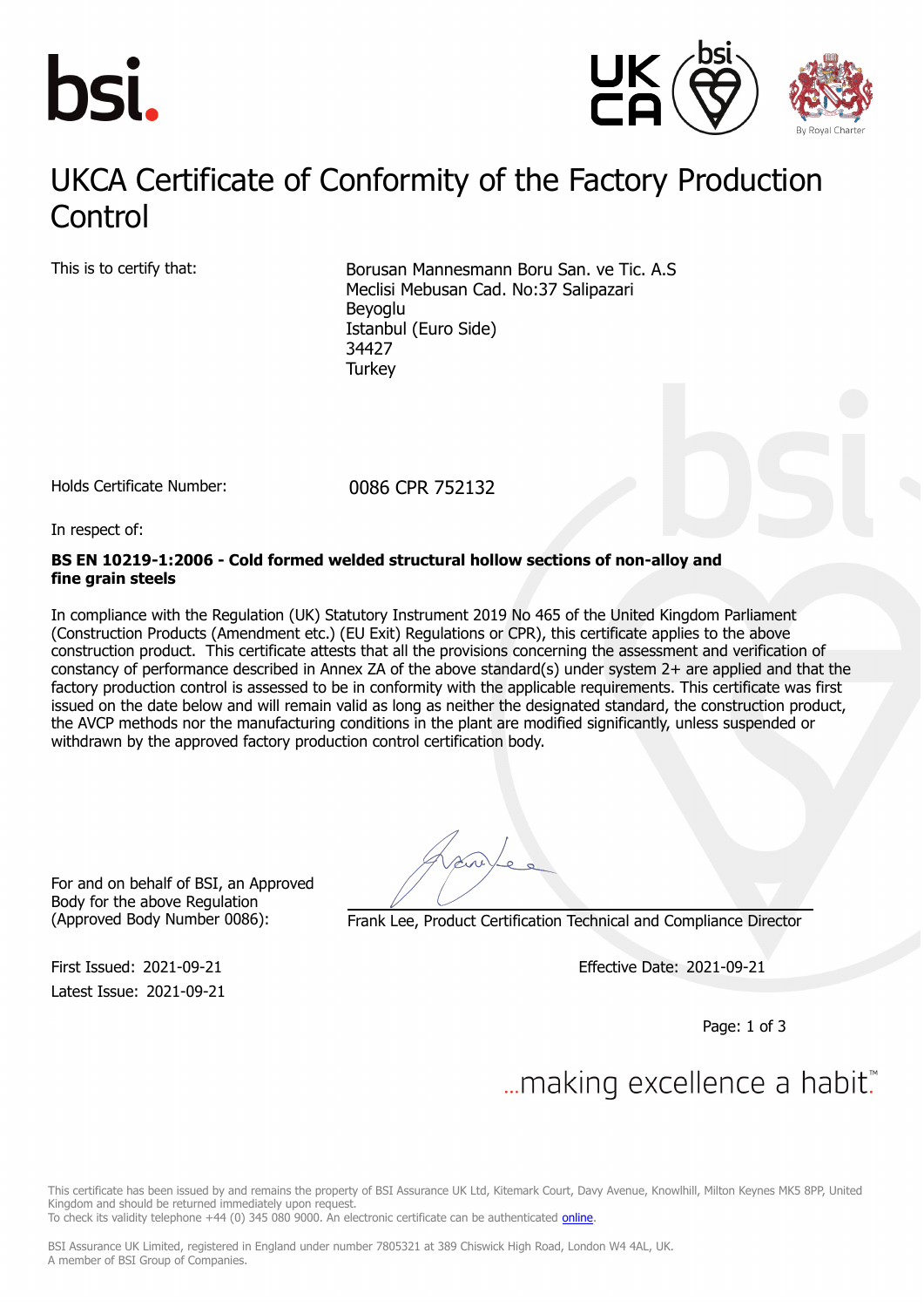## UKCA Certificate of Conformity of the Factory Production Control

No. 0086 CPR 752132

#### **SCOPE OF APPROVAL:**

#### **1. Factory Production Control Scope:**

Cold formed welded structural hollow sections of non-alloy and fine grain steels.

#### **2. Product type:**

Square Profile Rectangular Profile ERW pipe Spiral Welded Pipe

#### **3. Product Standard:**

BS EN 12019-1:2006

#### **4. Material:**

**Square profile, Rectangular Profile, ERW Pipe:** S235JRH, S275J0H, S275J2H, S335J0H, S355J2H, S355K2H, S275NH, S275NLH, S275MH, S275MLH, S355NH, S355NLH, S355MH, S355MLH S420MH, S420MLH, S460NH, S460NLH, S460MH, S460MLH **Spiral Welded Pipe:** s355J2H, S460MH

#### **5. Dimensions**

**Square Profile (mm):** 25x25-260x260, Wall thickness: 1.5-10mm **Rectangular Profile (mm):** 40x10-260x260, Wall thickness: 1.5-10mm **ERW Pipe:** External Diameter: 21.3-339.7mm, Wall thickness: 1.9-12.7mm **Spiral Welded Pipe:** External Diameter: 508-1422mm, Wall thickness: 7.6-25.4mm

Latest Issue: 2021-09-21

First Issued: 2021-09-21 Effective Date: 2021-09-21

Page: 2 of 3

This certificate has been issued by and remains the property of BSI Assurance UK Ltd, Kitemark Court, Davy Avenue, Knowlhill, Milton Keynes MK5 8PP, United Kingdom and should be returned immediately upon request. To check its validity telephone +44 (0) 345 080 9000. An electronic certificate can be authenticated *[online](https://pgplus.bsigroup.com/CertificateValidation/CertificateValidator.aspx?CertificateNumber=CPR+752132&ReIssueDate=21%2f09%2f2021&Template=uk)*.

BSI Assurance UK Limited, registered in England under number 7805321 at 389 Chiswick High Road, London W4 4AL, UK. A member of BSI Group of Companies.